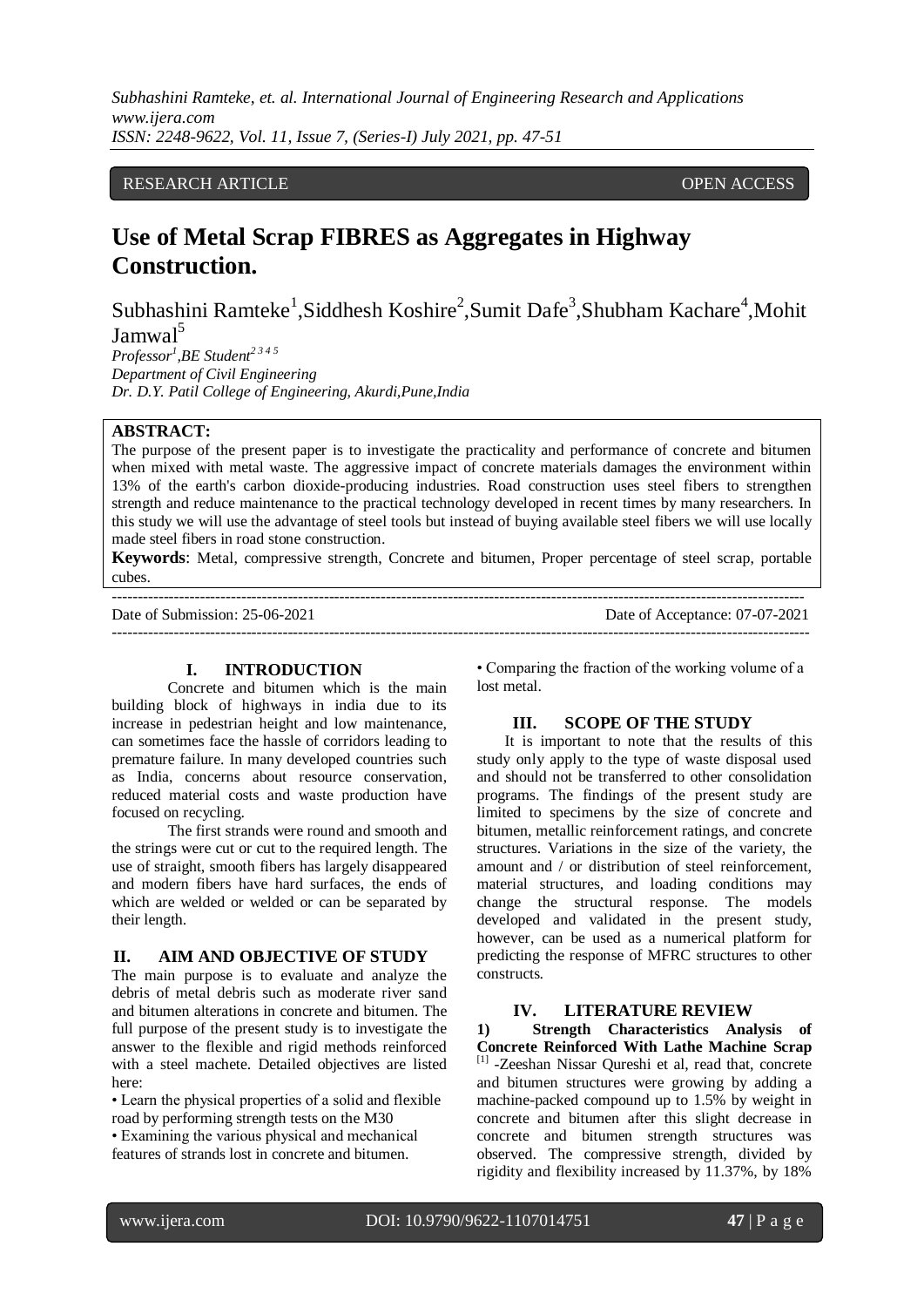and by 30% with the best percentage of lathe machine tools found to be 1.5%. The carrying capacity of the pole with the same percentage of lathe

machine tools was found to be 5.66kN and the maximum deviation in all percentages was 7mm.



Compression, separation of strength and strength of concrete by different percentages of Lathe Machine Scrap

**2) Structural Strength Enhancement of Rigid Pavement Using Scrap Steel Fibre Reinforcement** [4] -Majid Jaral, Er Mohit Bajaj, Research Scholar et al. The compressive strength and flexural strengths of M30, M35, and M40 cement concrete and bitumen with various concentrations of metal residues are obtained by testing.

**3) The Use of Steel Cord Scrap in Concrete**  and Bitumen<sup>[7]</sup> - Giedrius Girskas et al, have learned that, A good combination of four concrete mixtures was replaced with a steel wire inserted at 1.5%, 3.0% and 4.5%. Water absorption and compression strength are measured in concrete and bitumen specimens after 7 to 28 days of treatment. Tests for cold melting cycles were performed. Experimental results have shown that the incorporation of a good combination of stainless steel into waste leads to lower water absorption and higher compression strength in modified concrete templates.

**Innovative Use of Waste Steel Scrap in Rigid**  Pavements<sup>[8]</sup> - Pooja Shrivastava et al, have learned that, to know about new and reinforced concrete and SFRC bitumen and its properties such as compressive strength, flexural strength and split strength found to be enhanced due to the addition of fiber scrap fiber to concrete and bitumen. Compared to conventional concrete in SFRC, steel fiber increases flexural strength by 40% with a significant increase in pressure and stiffness.

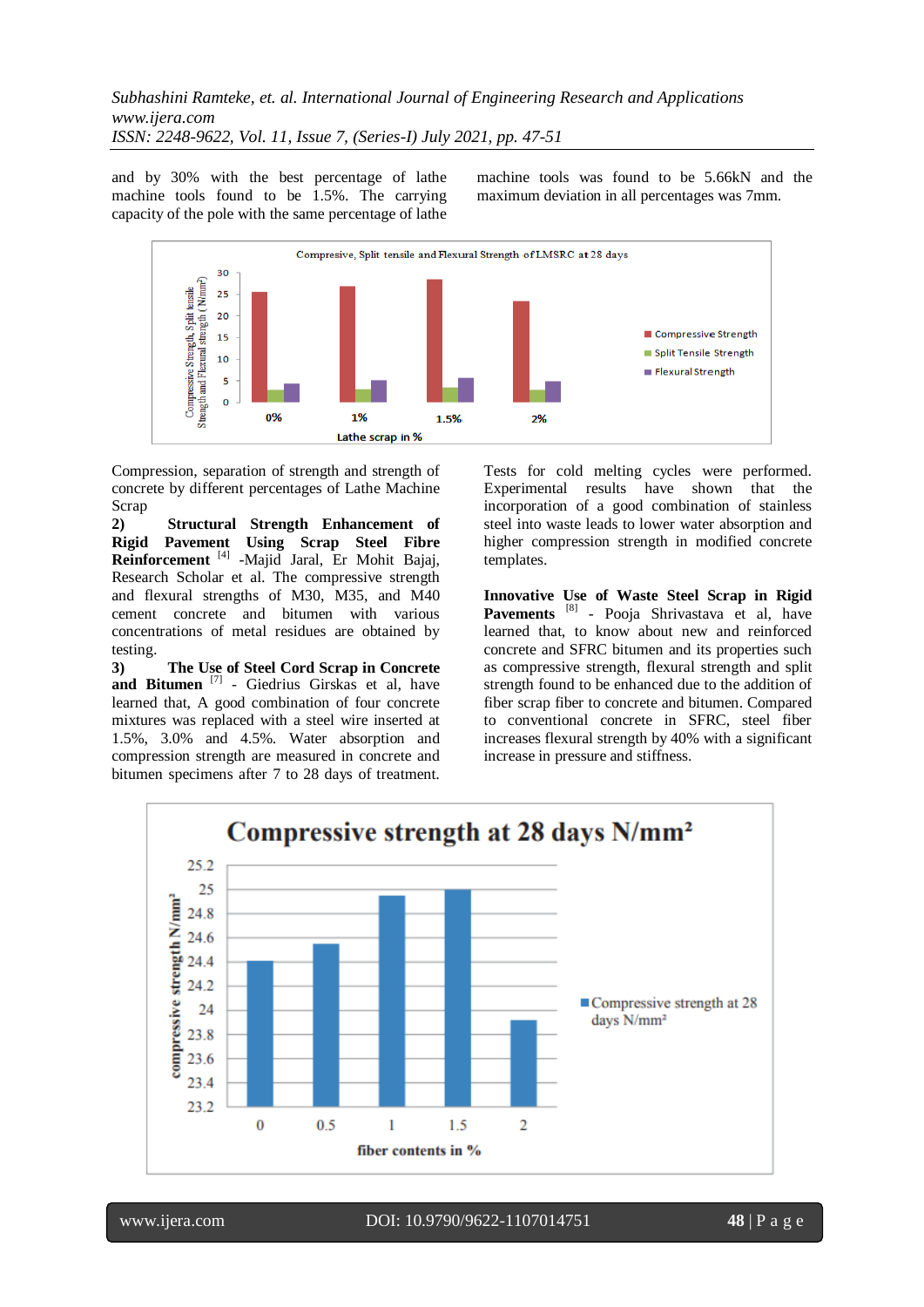

Flexural **strength of SFRC after 28 days**

**Performance Analysis of Steel Scrap in**  Structural Concrete and Bitumen<sup>[9]</sup> - Abdul Rahman et al, they have learned that, The discarded rubble found in lathe can be used as a metal tool for new construction and road construction. Manufactured by each liter industry Disposal of these waste pollutes the soil and groundwater, creating a hazardous environment. In addition, for sustainable development and environmental benefits, it is possible to use cement mortar with bitumen and bitumen. In this project a concrete and bitumen concrete using

liter waste is repaired and studied its properties



**Metal Scrap**

**4) Road pavement constructing using**  recycled steel cans<sup>[10]</sup>- A. Keyvani et al. By using these fibers, which are municipal products and commercial waste, such as steel for reinforcing concrete and bitumen, not only are concrete and strength of bitumen enhanced, but other areas of environmental pollution can also be reduced and problems with metal waste disposal can be reduced. This study proposes the use of metal cans> concrete reinforcement and bitumen as a means of recycling solid waste, recycling of productive steel cans to produce concrete stone and bitumen for car parks and a second-tier long corridor.

### **V. METHODOLOGY**

The project research involved two phases. Key data was collected through a Books survey aimed at web search and reviews of ebooks, brochures, codes and magazine papers. After review the problem statement is explained and a sample is prepared to obtain the details of the research and analysis.

#### **METAL FIBRES:**

Four different fibers namely CRIMPED steel fiber, HOOKED steel fiber, POLYPROPYLENE fiber and JUTE fiber were available in the market.

#### **TESTS:**

Examination of concrete for Workability can be:

- 1) Slump test cone
- 2) Ductility Test

3) Testing of the lubrication point

Other tests in cement can be: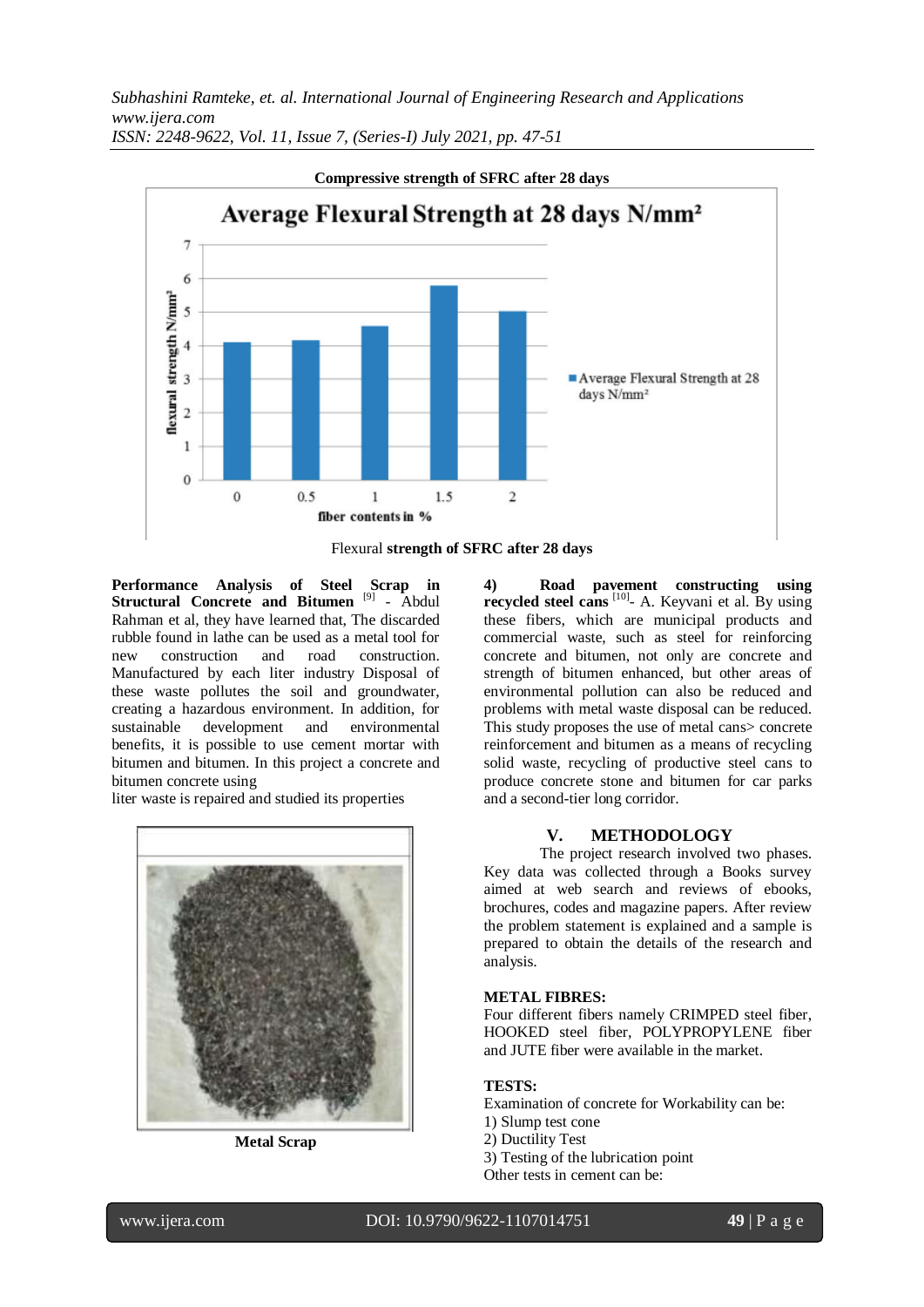1) Standard consensus

2) Start time setup

3) Last time

4) End of cementOther tests on the cement would be:

## **VI. RESULTS**

1. After 28 days the SFRC's compressive strength increases slightly by 3% compared to bare concrete. 2. Strong strength OF steel concrete made of rising salt reaches 20% significant increase.

3. SFRC's Flexural Capacity increases by about 40% after 28 days.

However, all of these synthetics increase to 1.5% of fiber content, with the continuous growth of fiber content often declining sharply. ACI and JSCE also recommend the use of fiber content by up to 2% more in need of further investigation. Due to the increased strength of the SFRC, the fatigue of the SFRC is also analyzed, the stress tolerance for the variable fatigue is 0.65 to 0.90

# **VII. CONCLUSION**

The pressing performance of MFRC reinforced concrete frames is investigated in detail in this report. The estimated Scrap fiber content is 1%, 2%, 3% and 4% of the total compound mixture. The results of both your experimental results (MFRC and SFRC) of axial compression strength and concrete stiffness, are presented in this project with detailed data study of its behavior and bitumen as well. This experimental study was performed under mixed equilibrium i.e. M30 and the test results of the solids compared to the same mixture of equilibrium kilograms of concrete.